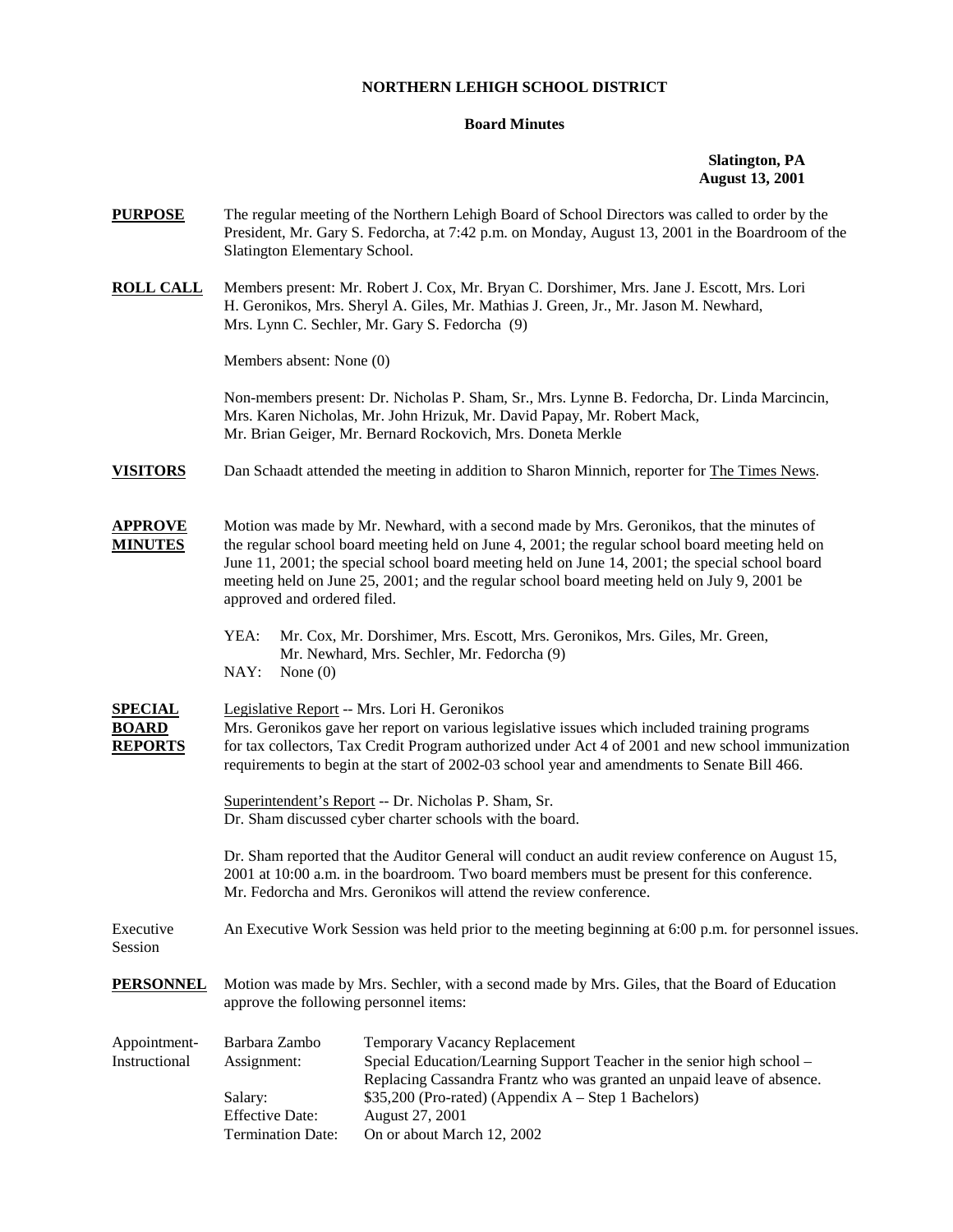| <b>PERSONNEL</b>                                        |                                                                                                                                                                                                                                                                                                                                               |                                                                                                                                                                                          |  |
|---------------------------------------------------------|-----------------------------------------------------------------------------------------------------------------------------------------------------------------------------------------------------------------------------------------------------------------------------------------------------------------------------------------------|------------------------------------------------------------------------------------------------------------------------------------------------------------------------------------------|--|
| (Con't.)                                                | <b>Timothy Hauck</b><br>Assignment:                                                                                                                                                                                                                                                                                                           | Professional Employee<br>Spanish Teacher at the senior high school replacing Joshua Ziatyk<br>who resigned.                                                                              |  |
|                                                         | Salary:<br><b>Effective Date:</b>                                                                                                                                                                                                                                                                                                             | $$41,100.00$ (Appendix A – Step 10 Masters)<br>August 30, 2001                                                                                                                           |  |
| Non-                                                    | Kathleen Reese*                                                                                                                                                                                                                                                                                                                               |                                                                                                                                                                                          |  |
| Instructional                                           | Assignment:                                                                                                                                                                                                                                                                                                                                   | Special Education Aide in the senior high school,<br>replacing Kimberly Andrews, who resigned.                                                                                           |  |
|                                                         | Salary:<br><b>Effective Date:</b>                                                                                                                                                                                                                                                                                                             | \$8.64 Per Hour/6 1/2 Hrs. Per Day/5 Days Per Week<br>2001-2002 School Year                                                                                                              |  |
|                                                         | Paula Seiler*                                                                                                                                                                                                                                                                                                                                 |                                                                                                                                                                                          |  |
|                                                         | Assignment:                                                                                                                                                                                                                                                                                                                                   | Nurse's Aide -- Slatington Elementary School<br><b>New Position</b>                                                                                                                      |  |
|                                                         | Salary:                                                                                                                                                                                                                                                                                                                                       | \$8.64 Per Hour/6 Hrs. Per Day/5 Days Per Week                                                                                                                                           |  |
|                                                         | <b>Effective Date:</b>                                                                                                                                                                                                                                                                                                                        | 2001-2002 School Year                                                                                                                                                                    |  |
|                                                         | Cheryl Babinchak*                                                                                                                                                                                                                                                                                                                             |                                                                                                                                                                                          |  |
|                                                         | Assignment:                                                                                                                                                                                                                                                                                                                                   | Title I Aide – Replacing the position of Donna Heffernan,                                                                                                                                |  |
|                                                         | Salary:                                                                                                                                                                                                                                                                                                                                       | who resigned.<br>\$8.64 Per Hour/5 Hours Per Day/147 Days                                                                                                                                |  |
|                                                         | <b>Effective Date:</b>                                                                                                                                                                                                                                                                                                                        | September 28, 2001                                                                                                                                                                       |  |
|                                                         | *60 Day Probationary Period                                                                                                                                                                                                                                                                                                                   |                                                                                                                                                                                          |  |
| Administrative                                          | Rebecca Schock                                                                                                                                                                                                                                                                                                                                | Special Education Aide                                                                                                                                                                   |  |
| Transfer                                                | From:                                                                                                                                                                                                                                                                                                                                         | Middle School                                                                                                                                                                            |  |
|                                                         | To:<br><b>Effective Date:</b>                                                                                                                                                                                                                                                                                                                 | Senior High School<br>2001-2002 School Year                                                                                                                                              |  |
| Resignation-<br>Pam Lerch                               | August 1, 2001.                                                                                                                                                                                                                                                                                                                               | Accept the resignation of Pamela Lerch, Title I Aide in the Slatington Elementary School, effective                                                                                      |  |
| Stipend For<br>David Papay As<br>Acting HS<br>Principal | Approve a one-time additional stipend, in the amount of \$2500.00, for Mr. David Papay, Assistant<br>High School Principal for his duties as Acting Senior High School Principal.                                                                                                                                                             |                                                                                                                                                                                          |  |
| <b>Salary Increase</b>                                  |                                                                                                                                                                                                                                                                                                                                               | Athletic Director Approve a stipend of \$6286.00 for the position of Athletic Director for the 2001-2002<br>school year. This represents an increase of 3% over last year's stipend.     |  |
| School<br>Physician                                     | Appoint Dr. Sally Ann Rex as school physician for the 2001-2002 school year at the quoted rates on<br>the 2001-2002 Auxiliary Salary Schedule. It is also recommended that Allentown Sports Medicine<br>be employed as athletic sports physical doctors to assist with possible conflicts that may arise in<br>scheduling athletic physicals. |                                                                                                                                                                                          |  |
| Administrative<br>Merit                                 |                                                                                                                                                                                                                                                                                                                                               | Approve merit increases for school administrators, as recommended by the Superintendent,<br>for the 2001-2002 school year, to concur with the current Act 93 Administrative Compensation |  |
| Increases                                               |                                                                                                                                                                                                                                                                                                                                               | Plan. These increases will be retroactive to July 1, 2001.                                                                                                                               |  |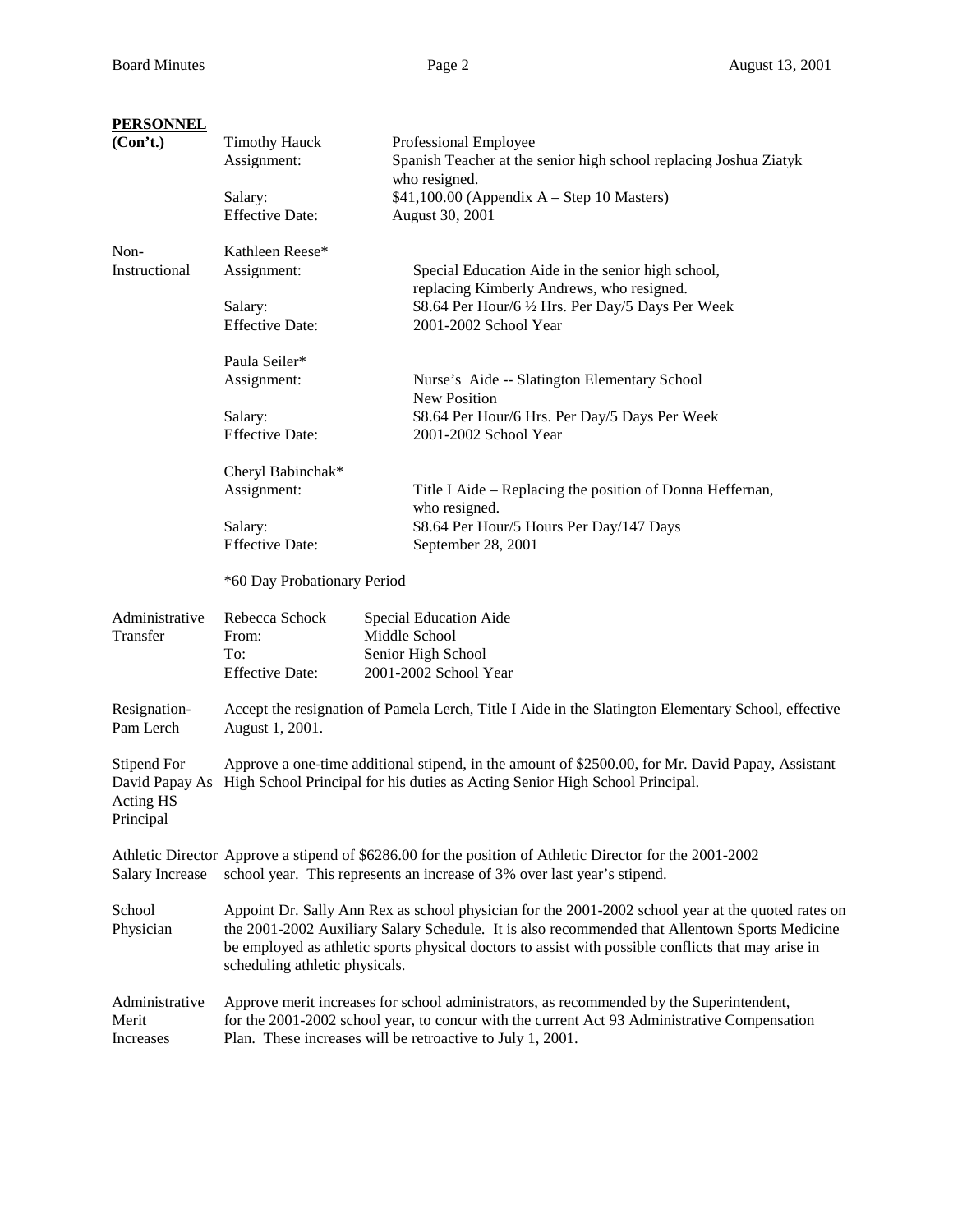## **PERSONNEL**

**(Con't.)** Co-Curricular Head Baseball Coach – Frank Carazo – \$4002.00 Appointments Assistant Baseball Coach – Erv Prutzman -- \$2602.00 For 2001-2002 Assistant Baseball Coach – Larry Meixsell – \$2602.00 Head Track Coach – Bryan Geist -- \$4002.00 Assistant Track Coach – Michael Bonner -- \$2602.00 Assistant Track Coach – David Oertner – \$2602.00 Assistant Track Coach – Richard Snell -- \$2602.00 Assistant Track Coach – James Waite -- \$2602.00 Head Softball Coach – Maureen Leaswitch -- \$4002.00 Assistant Softball Coach – James Herman – \$2602.00 Assistant Softball Coach – James Yadush -- \$2602.00 Senior High Newspaper – Renee Evans -- \$1623.00 Senior High Yearbook – Babette Guss -- \$2149.00 Senior High Band – David Carroll -- \$4223.00 Senior High Chorus – Rebecca Rhodes -- \$1545.00 Audio Visual Advisor – Jason Reinhard – \$2474.00 Senior High Musical Director – Nicholas Simons -- \$2474.00 Senior Class Advisor – Patricia Jones -- \$566.00 Senior Class Advisor – Denise Turoscy -- \$566.00 Junior Class Advisor – Cassandra Frantz -- \$566.00 Junior Class Advisor – Sharon Hunsicker -- \$566.00 Sophomore Class Advisor – Scott Delong -- \$566.00 Sophomore Class Advisor – Sandra Michalik -- \$566.00 Freshman Class Advisor – Robert Kern -- \$566.00 Freshman Class Advisor – Christine Leslie -- \$566.00 Sr. High Spring Intramurals – Weightlifting – James Tkach -- \$722.00 Sr. High Spring Intramurals – Weightlifting – Todd Herzog -- \$722.00 Sr. High Spring Intramurals – Tennis – Renee Evans -- \$722.00 National Honor Society Advisor – Kim Rohrbach – \$441.00 German Exchange Club Advisor – Victoria Burse – \$682.00 Middle School Intramurals – Fall – Michelle Raber -- \$722.00 Middle School Intramurals – Winter-CPR – Michelle Raber -- \$722.00 Middle School Intramurals – Spring – Net Sports – Michelle Raber -- \$722.00 Middle School Band/Chorus – David Carroll/Rebecca Rhodes – 1236.00 (Shared Stipend) Middle School Student Council – Ellen Yenser -- \$1115.00 Middle School Newspaper – Catherine Farole – \$408.00 Academic Challenge Eight – Beth Case -- \$390.00 Elementary Band – Terry Jenkins -- \$704.00 Elementary AV Director – Eric Wassum -- \$1157.00 Middle School Yearbook – Susan Bowser -- \$722.00 Middle School Intramurals – Spring Weightlifting – Steve Hluschak -- \$722.00 Elementary Scholastic Scrimmage – Marlene Simock -- \$390.00 Substitutes Employ the following substitute teachers for the 2001-2002 school year at the substitute teacher rates of Instructional \$70.00 for 1-10 non-consecutive days; \$80.00 for 11-20 non-consecutive days; and \$90.00 21+ non consecutive days: Lisa Hohenshilt – Social Studies Mary Ann Levandusky – Elementary Diane Saeger – Elementary/Early Childhood Caroline Sickonic – Elementary Tracie Yanders – Elementary/Early Childhood Carleen Binder – Elementary K-8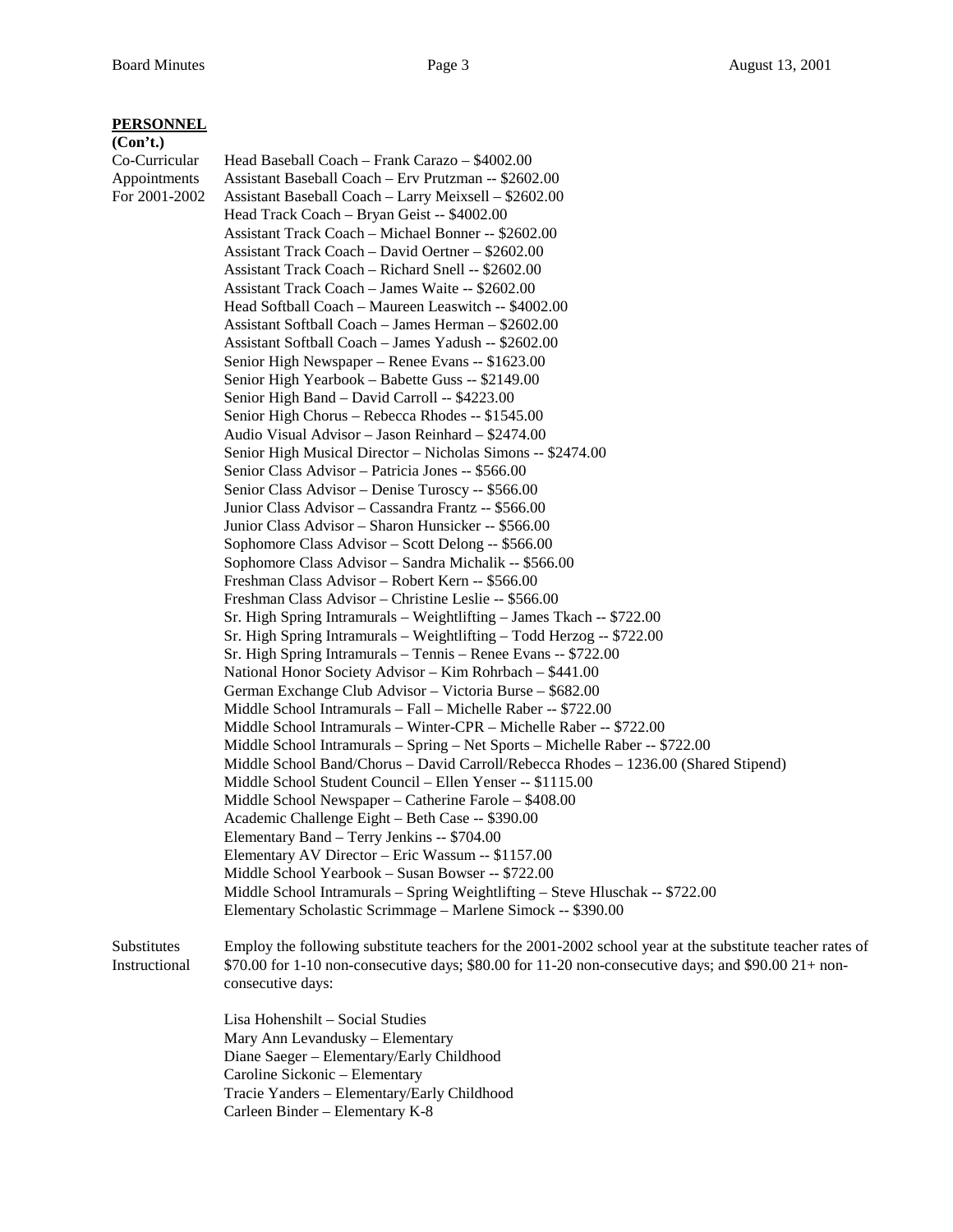| <b>PERSONNEL</b><br>(Con't.)           |                                                                                                                                                                                                                                                                                                                                                                                     |  |  |
|----------------------------------------|-------------------------------------------------------------------------------------------------------------------------------------------------------------------------------------------------------------------------------------------------------------------------------------------------------------------------------------------------------------------------------------|--|--|
| Substitutes<br>Non-<br>Instructional   | Employ the following substitute aides/secretaries for the 2001-2002 school year at the rate of \$7.25 per<br>hour:                                                                                                                                                                                                                                                                  |  |  |
|                                        | Tamra Yesik - Instructional Aide                                                                                                                                                                                                                                                                                                                                                    |  |  |
|                                        | Crystal Benninger - Instructional Aide/Secretary                                                                                                                                                                                                                                                                                                                                    |  |  |
|                                        | Ardith J. Erle - Secretary                                                                                                                                                                                                                                                                                                                                                          |  |  |
|                                        | Linda Garofalo - Instructional Aide                                                                                                                                                                                                                                                                                                                                                 |  |  |
|                                        | Karen Hluschak - Instructional Aide                                                                                                                                                                                                                                                                                                                                                 |  |  |
|                                        | Donna Meixsell - Instructional Aide                                                                                                                                                                                                                                                                                                                                                 |  |  |
|                                        | Cheryl Mill - Instructional Aide                                                                                                                                                                                                                                                                                                                                                    |  |  |
|                                        | Robyn Pristash - Instructional Aide                                                                                                                                                                                                                                                                                                                                                 |  |  |
|                                        | Employ the following substitute cafeteria workers for the 2001-2002 school year at the rate of \$7.25 per<br>hour:                                                                                                                                                                                                                                                                  |  |  |
|                                        | <b>Crystal Benninger</b>                                                                                                                                                                                                                                                                                                                                                            |  |  |
|                                        | Linda Garofalo                                                                                                                                                                                                                                                                                                                                                                      |  |  |
|                                        | Wendy Green                                                                                                                                                                                                                                                                                                                                                                         |  |  |
|                                        | Karen Hluschak                                                                                                                                                                                                                                                                                                                                                                      |  |  |
|                                        | Tanya Marlatt                                                                                                                                                                                                                                                                                                                                                                       |  |  |
|                                        | Robyn Pristash                                                                                                                                                                                                                                                                                                                                                                      |  |  |
|                                        | Cheryl Mill                                                                                                                                                                                                                                                                                                                                                                         |  |  |
|                                        | Employ the following substitute custodians for the 2001-2002 school year at the rate of \$7.25 per hour:                                                                                                                                                                                                                                                                            |  |  |
|                                        | Richard Bobal<br>Earl G. Snyder, Jr.                                                                                                                                                                                                                                                                                                                                                |  |  |
| Electronic<br>Learning<br>Facilitators | Appoint the following individuals as Electronic Learning Facilitators (E.L.F.'s) for the 2001-2002 school<br>year and on an as-needed basis during summer vacation. Compensation for secondary E.L.F.'s is \$2285.00<br>per school year with designated release time and for elementary E.L.F.'s is \$2685.00 per school year:                                                      |  |  |
|                                        | Robert Hicks – Middle School                                                                                                                                                                                                                                                                                                                                                        |  |  |
|                                        | Nevin Ranck - Senior High                                                                                                                                                                                                                                                                                                                                                           |  |  |
|                                        | Erv Prutzman - Senior High                                                                                                                                                                                                                                                                                                                                                          |  |  |
|                                        | Donna Marushak - Peters Elementary                                                                                                                                                                                                                                                                                                                                                  |  |  |
|                                        | YEA:<br>Mr. Cox, Mr. Dorshimer, Mrs. Escott, Mrs. Geronikos, Mrs. Giles, Mr. Green,<br>Mr. Newhard, Mrs. Sechler, Mr. Fedorcha (9)                                                                                                                                                                                                                                                  |  |  |
|                                        | NAY:<br>None $(0)$                                                                                                                                                                                                                                                                                                                                                                  |  |  |
| <b>POLICY</b>                          | Motion was made by Mrs. Sechler, with a second made by Mrs. Geronikos, that the Board of<br>Education approve the following items listed under Policy:                                                                                                                                                                                                                              |  |  |
| <b>NLMS</b> Student<br>Activity Acct.  | Approve the Northern Lehigh Middle School Student Activities Account Statement for the month<br>of July 2001.                                                                                                                                                                                                                                                                       |  |  |
| Use of<br>For<br><b>NLYAA</b>          | Grant approval to the Northern Lehigh Youth Athletic Association to use Bulldog Stadium on Facilities<br>September 8, September 29, October 6 and October 13, 2001. Rental fee is to be determined by the<br>Board of School Directors. Seven and one-half hours of custodial/maintenance fees will be billed for<br>each use. NLYAA must provide proof of security for each event. |  |  |
|                                        | YEA:<br>Mr. Cox, Mr. Dorshimer, Mrs. Escott, Mrs. Geronikos, Mrs. Giles, Mr. Green,<br>Mr. Newhard, Mrs. Sechler, Mr. Fedorcha (9)                                                                                                                                                                                                                                                  |  |  |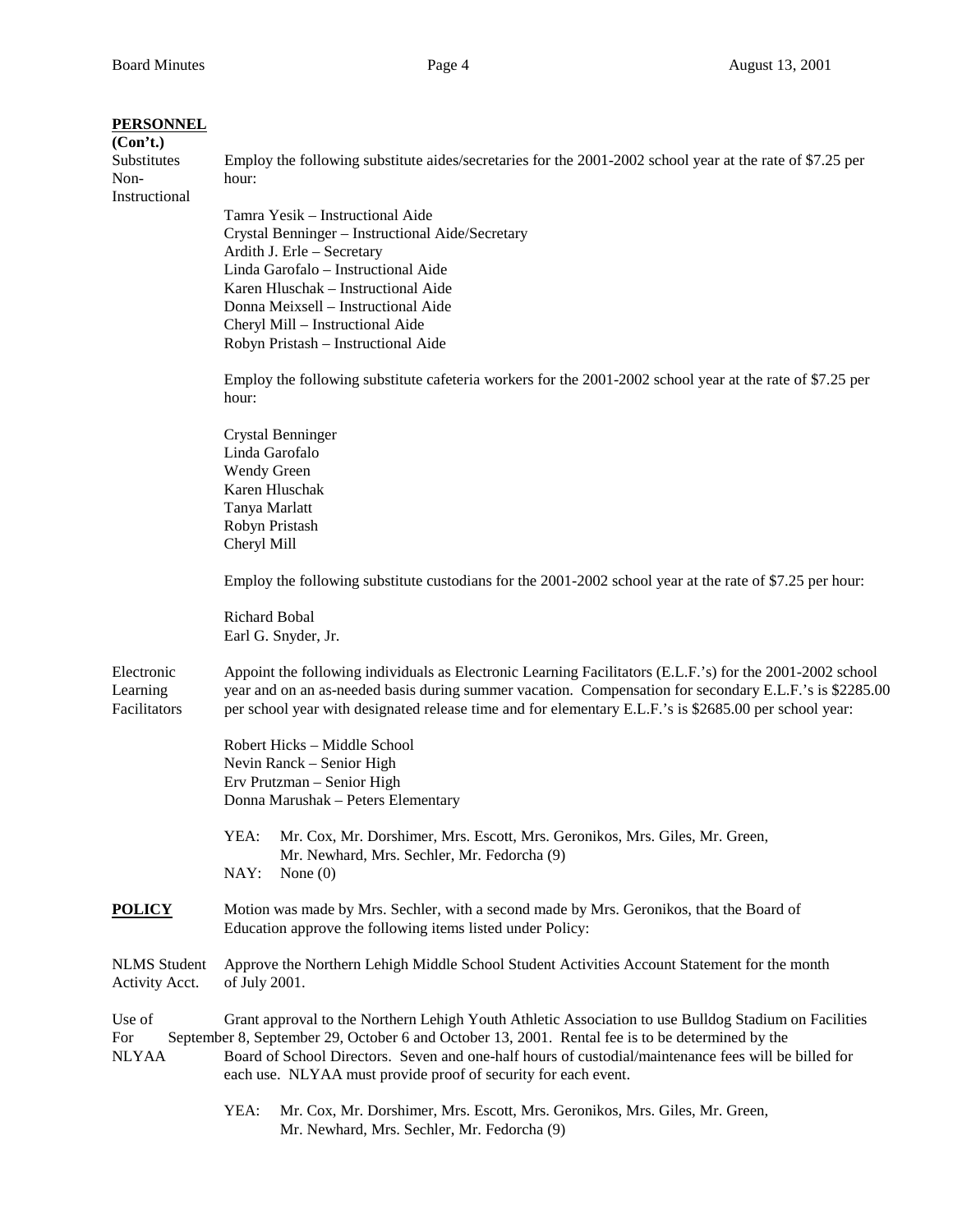| <b>POLICY</b>                                        | NAY: None(0)                                                                                                                                                                                                                                                                                                                                                                                                                                                          |  |  |  |
|------------------------------------------------------|-----------------------------------------------------------------------------------------------------------------------------------------------------------------------------------------------------------------------------------------------------------------------------------------------------------------------------------------------------------------------------------------------------------------------------------------------------------------------|--|--|--|
| (Con't.)<br><b>Amend Motion</b>                      | Motion was made by Mr. Green, with a second made by Mr. Newhard, that the Board of<br>Education amend the previous motion to include the following statement "the rental fee should be<br>the same as last year for stadium use only."                                                                                                                                                                                                                                |  |  |  |
|                                                      | YEA:<br>Mr. Cox, Mr. Dorshimer, Mrs. Escott, Mrs. Geronikos, Mrs. Giles, Mr. Green,<br>Mr. Newhard, Mrs. Sechler, Mr. Fedorcha (9)                                                                                                                                                                                                                                                                                                                                    |  |  |  |
|                                                      | NAY:<br>None $(0)$                                                                                                                                                                                                                                                                                                                                                                                                                                                    |  |  |  |
| <b>NEW</b><br><b>BUSINESS</b>                        | Motion was made by Mrs. Sechler, with a second made by Mrs. Geronikos, that the Board<br>Board of Education invite the administration to form a committee for possible Act 93<br>negotiations. The board will also form a committee to do the same.                                                                                                                                                                                                                   |  |  |  |
|                                                      | YEA:<br>Mr. Cox, Mr. Dorshimer, Mrs. Escott, Mrs. Geronikos, Mrs. Giles, Mr. Green,<br>Mr. Newhard, Mrs. Sechler, Mr. Fedorcha (9)                                                                                                                                                                                                                                                                                                                                    |  |  |  |
|                                                      | NAY:<br>None $(0)$                                                                                                                                                                                                                                                                                                                                                                                                                                                    |  |  |  |
|                                                      | Mrs. Geronikos will serve as the chairperson of this committee. Mr. Cox and Mrs. Escott will also<br>serve on the committee.                                                                                                                                                                                                                                                                                                                                          |  |  |  |
| <b>FINANCIAL</b>                                     | Motion was made by Mr. Cox, with a second made by Mrs. Escott that the Board of Education<br>approve the following financial items:                                                                                                                                                                                                                                                                                                                                   |  |  |  |
| Treasurer's<br><b>Report For</b><br><b>July 2001</b> | Approve the report of the Treasurer, Mr. Cox, for the month of July 2001 as presented.                                                                                                                                                                                                                                                                                                                                                                                |  |  |  |
| Reports<br>(Info Only)                               | All board members received the June and July 2001 Revenue and Expenditure reports for the Cafeteria,<br>General, and Capital Reserve Funds.                                                                                                                                                                                                                                                                                                                           |  |  |  |
| Pay Bills                                            | Approve payment of General Fund bills for the month of July 2001 as presented.                                                                                                                                                                                                                                                                                                                                                                                        |  |  |  |
| Capital Reserve<br>#1 Account                        | Approve to reimburse the Capital Reserve #1 Account in the amount of \$103,972.65 for work<br>already performed on the Peters Elementary HVAC re-piping, track and field house, voice and data<br>cabling and fire alarm upgrades for the middle school and high school. The original bills were<br>already paid out of the Capital Reserve #1 Account with the stipulation that when the new Series<br>2001 AA Bond was issued the CR#1 account would be reimbursed. |  |  |  |
| PLANCON H<br>Submission                              | Approve the submission of PLANCON H for General Obligation Bonds, Series A 2001, to the<br>Pennsylvania Department of Education. (See Attached)                                                                                                                                                                                                                                                                                                                       |  |  |  |
| Close An<br>Account                                  | Grant permission to the Northern Lehigh High School to close the "Shannon Reitz Memorial<br>Scholarship/Class of 1989" Account which is part of the Northern Lehigh High School Student<br>Activities Fund. This account shows a zero balance.                                                                                                                                                                                                                        |  |  |  |
| <b>Exoneration Of</b><br>Real Estate Tax             | Approve exoneration of real estate taxes for Mr. Daniel R. Ziegler, 703 West Franklin Street,<br>Slatington, PA 18080. Mr. Ziegler is exonerated as a disabled veteran subject to review every<br>two years for determination of Continued Financial Need.                                                                                                                                                                                                            |  |  |  |
|                                                      | YEA:<br>Mr. Cox, Mr. Dorshimer, Mrs. Escott, Mrs. Geronikos, Mrs. Giles, Mr. Green,<br>Mr. Newhard, Mrs. Sechler, Mr. Fedorcha (9)<br>NAY:<br>None $(0)$                                                                                                                                                                                                                                                                                                              |  |  |  |
|                                                      |                                                                                                                                                                                                                                                                                                                                                                                                                                                                       |  |  |  |